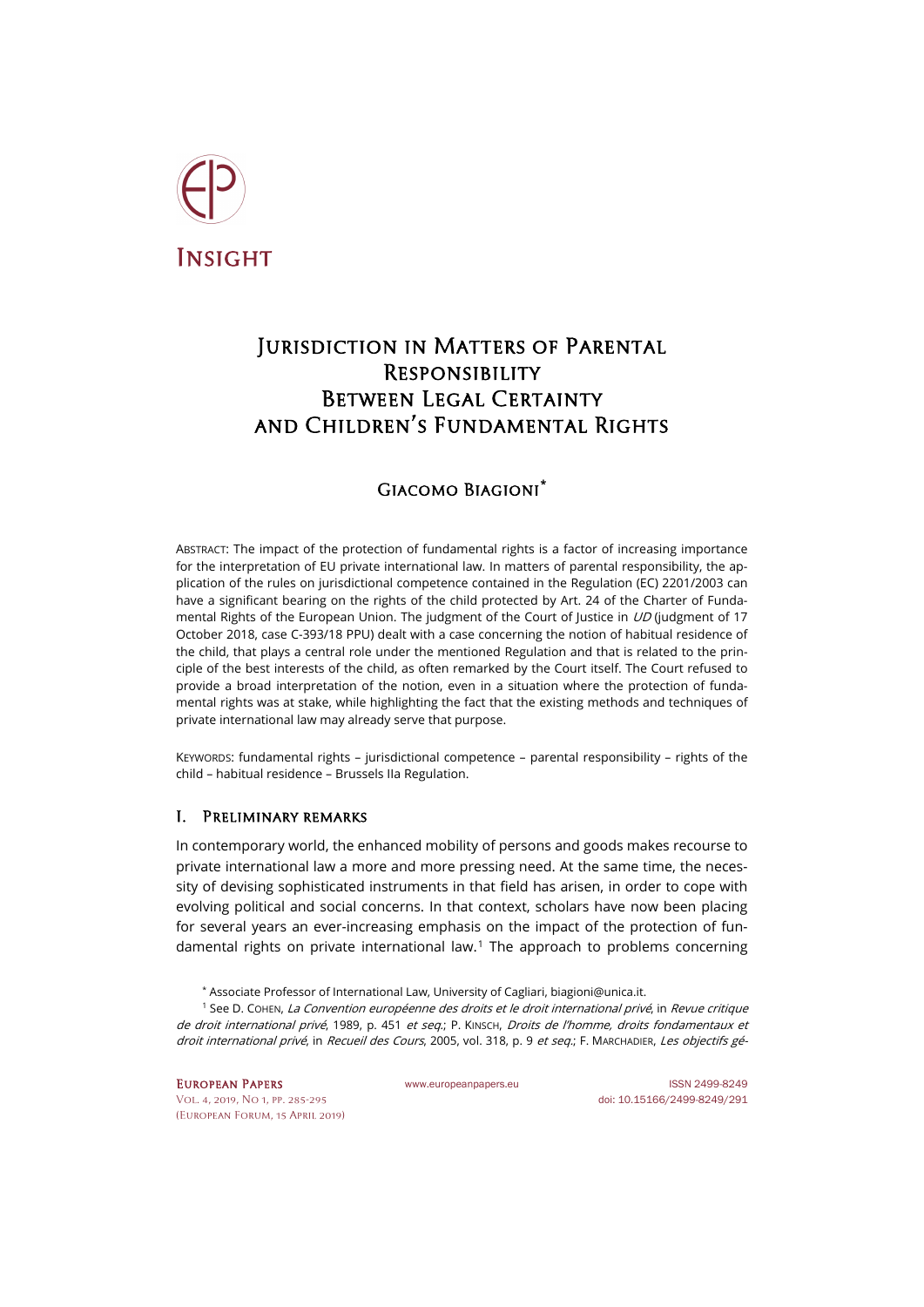jurisdictional competence, conflicts of laws, recognition and enforcement of judgments, international legal assistance in civil matters is by now clearly influenced by principles relating to human rights, that are undeniably shaping the interpretation of private in-ternational law rules.<sup>[2](#page-1-0)</sup> Not unexpectedly, this is especially so in sensitive matters, like family and children law, where issues relating to fundamental personal rights and legal relationships are often at stake.[3](#page-1-1)

The mentioned tendency is also shared by EU private international law and is strongly developing, especially after the Charter of Fundamental Rights of the European Union (Charter) has acquired the same legal value as the Treaties. In recent years, express references to the need to apply private international law rules in accordance with requirements concerning fundamental rights began to appear in EU measures concern-ing judicial cooperation in civil matters.<sup>[4](#page-1-2)</sup> In addition, the reliance on the principles enshrined in the Charter has become a common method of interpretation in the case-law of the Court of Justice of the European Union, [5](#page-1-3) in order to ensure that EU legislative acts be interpreted in such a way as not to affect their validity and in conformity with prima-ry law as a whole.<sup>[6](#page-1-4)</sup>

However, in matters of parental responsibility that practice even pre-dates the Lisbon Treaty, as the preamble of the Council Regulation (EC) 2201/2003 of 27 November 2003 concerning jurisdiction and the recognition and enforcement of judgments in matrimonial matters and the matters of parental responsibility, repealing Regulation (EC) No 1347/2000[7](#page-1-5) already contained an express mention of Art. 24 of the Charter concerning the rights of the child. $8$  Several judgments of the Court built on that reference in or-der to develop a rights-oriented interpretation of the rules of the Regulation.<sup>[9](#page-1-7)</sup>

<span id="page-1-0"></span>néraux du droit international privé à l'épreuve de la Convention européenne des droits de l'homme, Bruxelles: Bruylant, 2007.

<span id="page-1-1"></span> $2$  L.R. KIESTRA, The Impact of the European Convention on Human Rights on Private International Law, Berlin: Springer, 2014, p. 4 et seq.

<span id="page-1-2"></span><sup>3</sup> R. BARATTA, Derechos Fundamentales y Derecho Internacional Privado de Familia, in Anuario español de derecho internacional privado, 2016, p. 103 et seq.

<sup>4</sup> See e.g. Art. 38 of Council Regulation (EU) 2016/1103 of 24 June 2016 implementing enhanced cooperation in the area of jurisdiction, applicable law and the recognition and enforcement of decisions in matters of matrimonial property regimes.

<span id="page-1-3"></span><sup>5</sup> On the relevance of the Charter as an interpretative tool, see F. BESTAGNO, *I rapporti tra la Carta e le* fonti secondarie di diritto dell'UE nella giurisprudenza della Corte di giustizia, in Il diritto dell'Unione europea, 2015, p. 259 et seq.

<span id="page-1-5"></span><span id="page-1-4"></span><sup>6</sup> As explicitly remarked by Court of Justice, judgment of 31 January 2013, case C-12/11, McDonagh, para. 44.

<span id="page-1-6"></span> $<sup>7</sup>$  The Regulation is currently under revision, pursuant to the Commission Proposal for a Council</sup> Regulation on jurisdiction, the recognition and enforcement of decisions in matrimonial matters and the matters of parental responsibility, and on international child abduction (recast), COM(2016) 411 final.

<sup>8</sup> See recital. 33 of the preamble.

<span id="page-1-7"></span><sup>9</sup> See e.g. Court of Justice: judgment of 23 December 2009, case C-403/09 PPU, *Detiček*, para. 53 et seq.; judgment of 5 October 2010, case C-400/10 PPU, McB., para. 45 et seq.; judgment of 22 December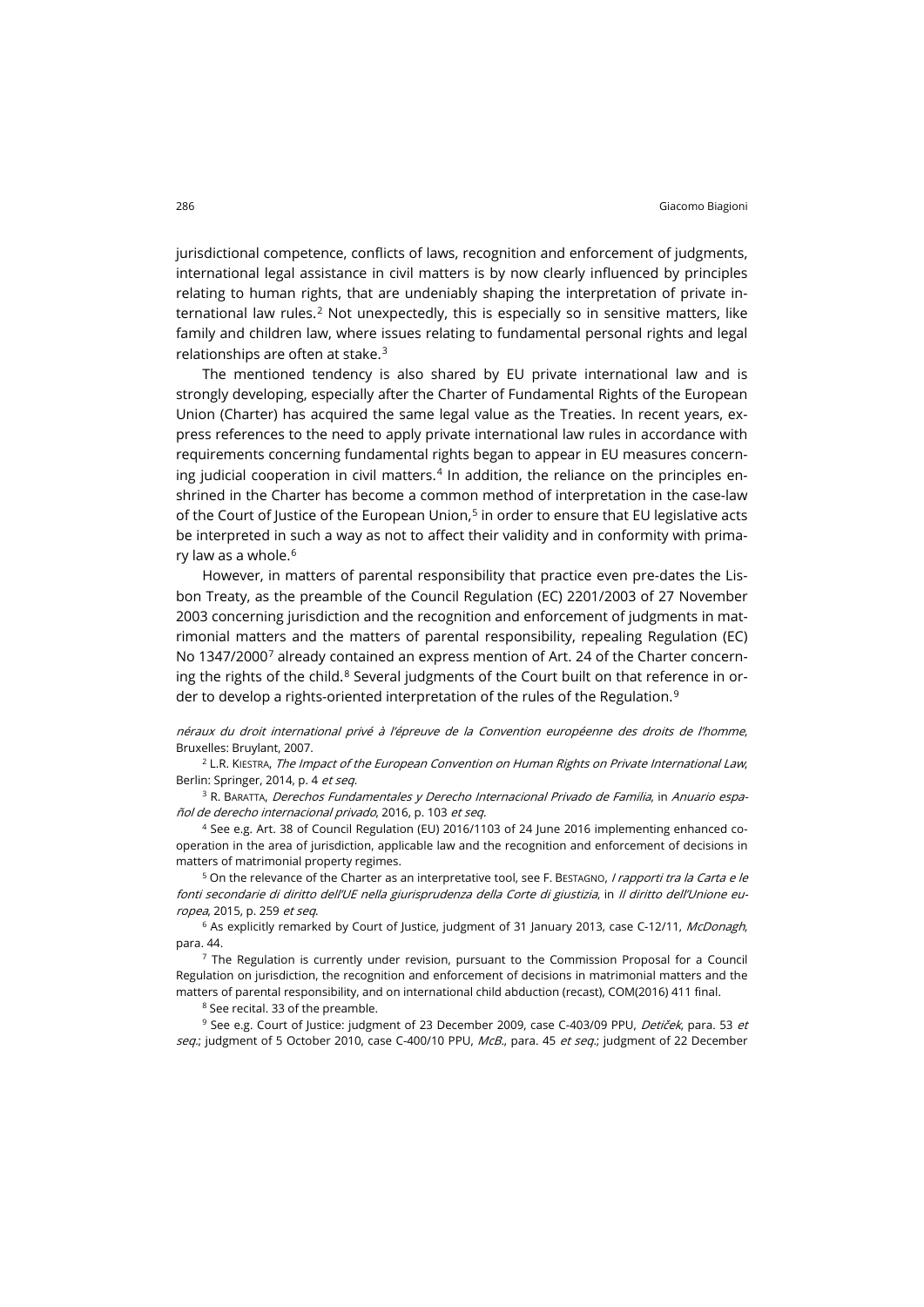A recent case gave the Court the occasion to clarify to what extent the protection of fundamental rights can play a role in the interpretation of EU rules concerning jurisdictional competence in family matters. As will be seen later, the Court rejected the suggestion of the referring court to broaden the notion of habitual residence for the alleged purpose to comply with fundamental rights of the child. Accordingly, it is worth examining whether the judgment can be regarded as an acceptable compromise between the general aims and techniques of judicial cooperation in civil matters and the need to take into account the protection of fundamental rights.

## II. The facts of the case and the preliminary ruling

The case was referred by the High Court of Justice, which was dealing with the application of a Bangladeshi national, requesting that her child, aged two months, be made ward of court. The applicant had entered into marriage with a British national and had then moved to the United Kingdom. When she was pregnant, she returned to Bangladesh with her husband, who allegedly forced her to give birth to the child in that country and to remain there with the child, while he moved back to the United Kingdom.

The applicant instituted the proceedings in the United Kingdom, claiming that the child was habitually resident in that State; the jurisdiction of the referring court was contested by the father. Before making any finding of fact, the High Court of Justice requested a preliminary ruling concerning the interpretation of Art. 8 of Regulation 2201/2003: it asked whether the physical presence is an intrinsic requirement of habitual residence and whether the alleged coercion of the father, colliding with the fundamental rights of the mother and of the child, should be taken into consideration in order to assume or to decline jurisdiction.

At first, the Court of Justice dismissed the exception raised by the United Kingdom as to its jurisdiction in the light of the fact that the case involved only one Member State and one third State. The Court noted that neither the general provisions of Regulation 2201/2003 nor Art. 8 thereof contain limitations as to the scope ratione personae of jurisdictional competence based on the habitual residence of the child, and also referred to its previous ruling in *Owusu*.<sup>[10](#page-2-0)</sup>

The Court then examined the preliminary question raised by the referring court, recalling its established case-law about the need for an autonomous interpretation of the

2010, case C-491/10 PPU, Aguirre Zarraga, para. 59 et seq. Cf. N. LAZZERINI, Il controllo della compatibilità del diritto nazionale con la Carta dei diritti fondamentali secondo la sentenza McB., in Rivista di diritto internazionale, 2011, p. 136 et seq.

<span id="page-2-0"></span><sup>10</sup> Court of Justice, judgment of 1st March 2005, case C-281/02, *Owusu* [GC]. The case concerned the application of the provisions of the 1968 Brussels Convention to a dispute having connections only with a Member State and a third State: the Court held that even in such cases uniform rules on jurisdiction can contribute to the proper functioning of the internal market.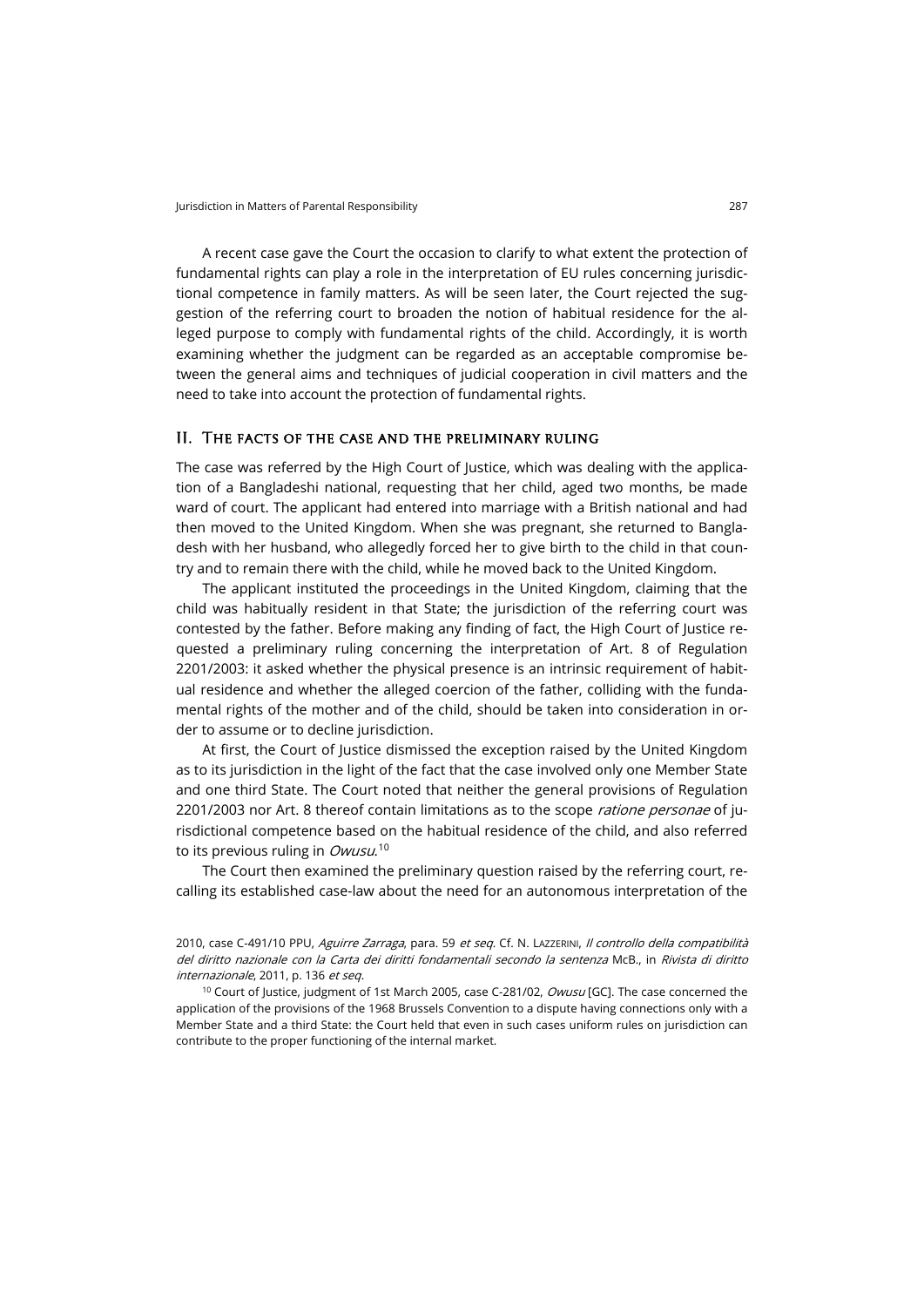notion of "habitual residence".[11](#page-3-0) That notion implies that physical presence is a necessary requirement, even though other factors may be taken into account in order to verify the non-temporary nature of that presence. Accordingly, in establishing the habitual residence of the child, the physical presence of the child in that Member State is crucial, even if the location of the child is the result of coercion by another party.

In the Court's view, this conclusion cannot amount to a violation of the fundamental rights of the child, insofar as the court of the place of the habitual residence is the closest court to the child and the best placed to rule on parental responsibility matters. In addition, under Art. 14 of the Regulation a domestic court can establish its jurisdiction according to its national rules, even when the child is not habitually resident in that Member State; in that connection, the Court remarked that English courts were apparently allowed to exercise jurisdiction in the instant case on the ground of domestic rules.

## III. The impact of the rights of the child on jurisdiction rules under the Regulation (EC) 2201/2003

It is by now generally accepted that rules on jurisdictional competence should be in conformity with the principles underlying the right to a fair trial under Art. 6 of the European Convention on Human Rights and the right to an effective remedy under Art. 47 of the Charter.<sup>[12](#page-3-1)</sup> In that context, the determination of jurisdiction must be made in such a way as to prevent violations of the right of the claimant to have access to a tribunal,  $13$ but also of the rights of defence. Nonetheless, the relevance of those principles in matters of jurisdiction does not go as far as to demand the use of specific regulatory models, but requires mainly that access to a tribunal be granted in the State to which the dispute has a particularly close connection and that jurisdiction is not exercised when the dispute is devoid of any connection to the State of the forum.<sup>[14](#page-3-3)</sup>

However, in matters of parental responsibility fundamental rights considerations cannot focus only on the parties to the proceedings (usually the parents or the holders of custody rights), but must especially take into account the position of the child. As anticipated, the reference to the rights of the child enshrined in Art. 24 of the Charter has

<span id="page-3-0"></span><sup>11</sup> A. BORRÁS, *Article 8*, in U. MAGNUS, P. MANKOWSKI (eds), *Brussels IIa Regulation*, Munich: Sellier, 2012, p. 109 et seq.

<span id="page-3-1"></span><sup>12</sup> J.J. FAWCETT, M. NÍ SHÚILLEABHÁIN, S. SHAH, Human Rights and Private International Law, Oxford: OUP, 2016, p. 112 et seq.; L.R. KIESTRA, The Impact of the European Convention, cit., p. 94 et seq.

<span id="page-3-2"></span><sup>13</sup> H. GAUDEMET-TALLON, *Le "droit au juge" à l'èpreuve des règles de competence judiciaire internation*al (matière civil et commercial), in P. Lèger (ed.), Le droit à la mèsure de l'homme, Paris: Dalloz, 2006, 173 et seq.

<span id="page-3-3"></span><sup>14</sup> On the requirement of "sufficient connection" in order to exercise jurisdiction by necessity, see A. MILLS, Rethinking Jurisdiction in International Law, in British Yearbook of International Law, 2014, p. 187 et seq.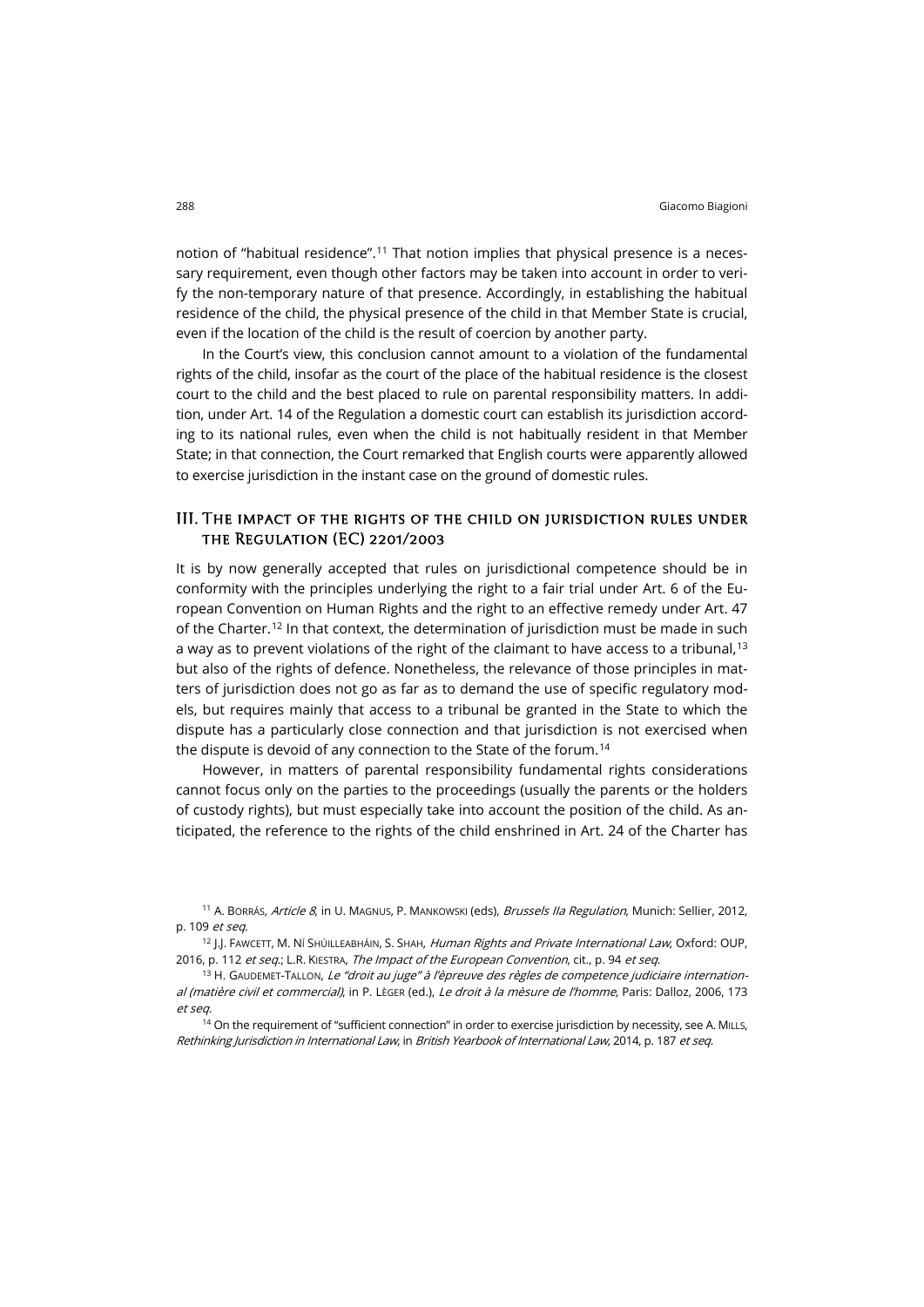been widely used as an interpretative tool in the case-law of the Court of Justice, <sup>[15](#page-4-0)</sup> which had several occasions to underline the special relevance of those rights for the application of Regulation 2201/2003, even if the outcomes were sometimes unconvincing.[16](#page-4-1) In this regard, the Court often recalled the general principle, arising from Art. 3 of the 1989 New York Convention on the Rights of the Child and expressly reiterated in Art. 24, para. 2, of the Charter,<sup>[17](#page-4-2)</sup> that in all decision-making processes affecting children their position and their best interests must be the focal point. $^{\rm 18}$  $^{\rm 18}$  $^{\rm 18}$ 

In cross-border cases, such a general principle can obviously come into play even at the preliminary stage of the determination of jurisdiction. The necessary compliance with that principle does not require the adoption of given solutions, as the only capable to grant adequate consideration of the best interests of the child, but different methods can be envisaged to that aim. In fact, the principle of the best interests of the child forms the theoretical basis for all the rules on jurisdictional competence in matters of parental responsibility contained in the Regulation 2201/2003, even though they rely on different techniques.

On one hand, the approach of the Regulation moves from the assumption that jurisdiction must depend on a connection, having possibly various degrees of effectiveness, between the child itself and the State of the forum. The underlying idea is that, when such a close connection exists, the interests of the child may be best taken into account by the competent court. For this reason, in accordance with the proximity principle<sup>[19](#page-4-4)</sup> and having in mind the objective of legal certainty, it is for the legislator to single out the connection that, in the abstract, is seen as the most consistent with the best interests of the child, while domestic courts are only expected to verify its existence in each case.

On the other hand, some special rules entail mechanisms allowing domestic courts to establish their jurisdiction if its exercise in the instant case is in the best interests of the child, as it happens with the prorogation of jurisdiction under Art.  $12^{20}$  $12^{20}$  $12^{20}$  and with the

<span id="page-4-0"></span><sup>15</sup> See e.g. Court of Justice: judgment of 24 February 2008, case C-244/06, *Dynamic Medien*, para. 41; judgment of 6 June 2013, case C-648/11, MA, para. 56 et seq.

<span id="page-4-1"></span> $16$  J.-J. KUIPERS, The (non-)Application of the Charter of Fundamental Rights to a Certificate for the Return of a Child, in European Human Rights Law Review, 2012, p. 397 et seq.

<span id="page-4-2"></span><sup>17</sup> According to the Explanations relating to the Charter of Fundamental Rights, Art. 24 is based on several provisions of the 1989 UN Convention on the Rights of the Child, ratified by all Member States. Some discrepancies between the two instruments are highlighted in R. LAMONT, Article 24, in S. PEERS, T. HERVEY, J. KENNER, A. WARD (eds), The EU Charter of Fundamental Rights. A Commentary, Cambridge: Hart, 2014, p. 678.

<span id="page-4-3"></span><sup>18</sup> Court of Justice: judgment of 26 April 2012, case C-92/12 PPU, Health Service Executive, para. 127 et seq.; judgment of 9 November 2010, case C-296/10, Purrucker, para. 82 et seq.

<span id="page-4-4"></span><sup>19</sup> See M. ŻUPAN, The Best Interests of the Child: A Guiding Principle in Administering Cross-Border Child-Related Matters?, in T. LIEFAARD, J. SLOTH-NIELSEN (eds), The United Nations Convention on the Rights of the Child, Leiden: Brill, 2015, p. 213 et seq.

<span id="page-4-5"></span><sup>20</sup> See S. CORNELOUP, Les règles de competence relatives à la responsabilité parentale, in H. FULCHIRON, C. NOURISSAT (eds), Le nouveau droit communautaire du divorce et de la responsabilité parentale, Paris: Dalloz, 2005, p. 69 et seq.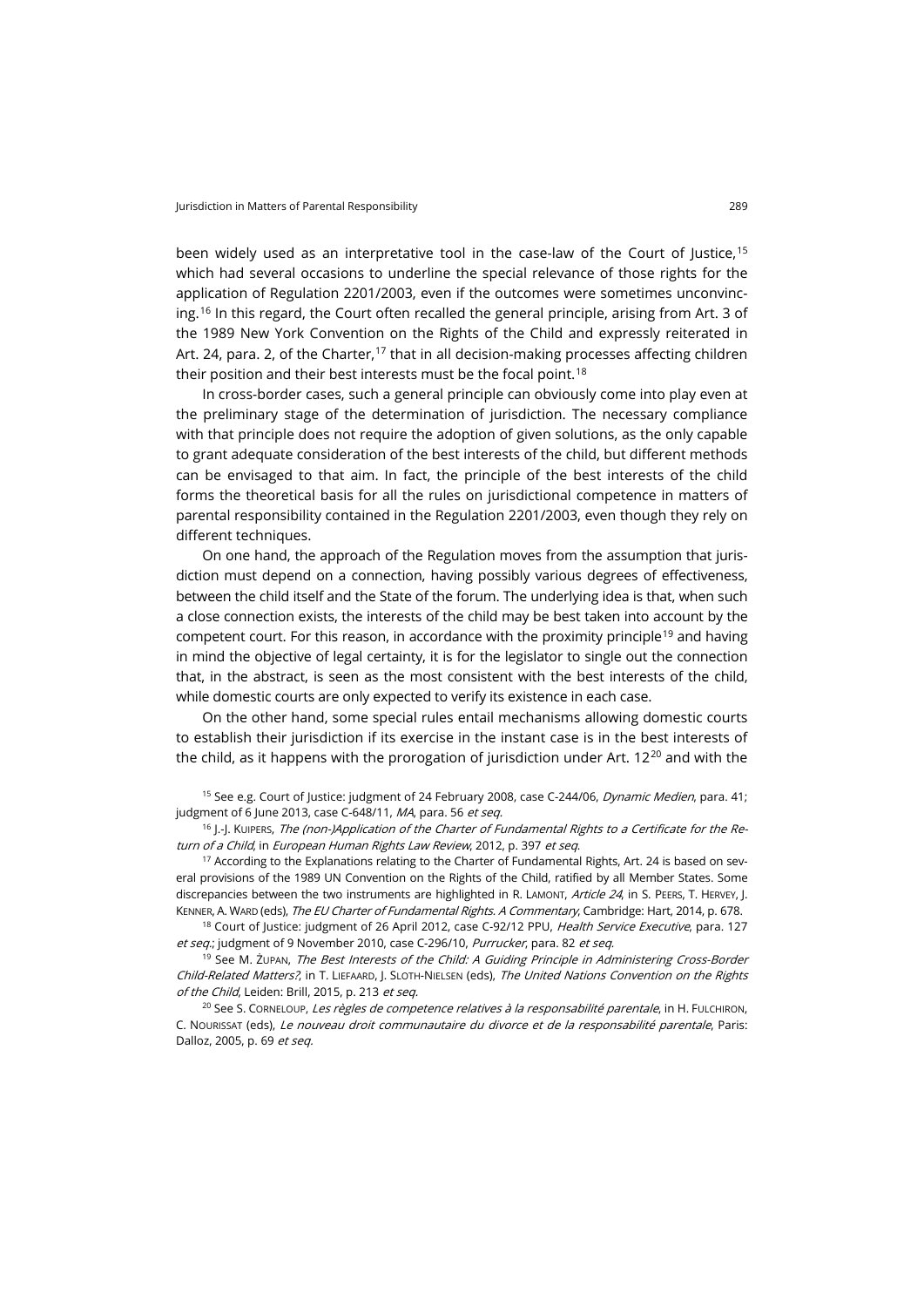forum (non) conveniens rule in Art. 15.<sup>[21](#page-5-0)</sup> In that context, domestic courts are called upon to make a case-by-case evaluation as to the best interests of the child, in order to decide whether to establish or to decline their jurisdiction.<sup>[22](#page-5-1)</sup>

### iii.1. Habitual residence of the child as key concept in the Regulation

In the framework of the Regulation and under its Art. 8 habitual residence of the child is the general tenet around which the system of jurisdictional competence in matters of parental responsibility revolves:<sup>[23](#page-5-2)</sup> it does not come as much of a surprise, being habitual residence the most significant connection between a person and a given legal system in modern private international law.

As the Court of Justice repeatedly remarked, the general ground for jurisdiction contained in Art. 8 is focused on the central role of the habitual residence of the child, that is instrumental in ensuring the proximity between the case and the competent court and in achieving the best interests of the child.<sup>[24](#page-5-3)</sup>

In addition, the relevance of the criterion of the habitual residence arises from a different point of view, as it is a decisive factor for the applicability ratione personae of the Regulation, especially in the relationship with the 1996 Hague Convention on jurisdiction, applicable law, recognition, enforcement and co-operation in respect of parental responsibility and measures for the protection of children.[25](#page-5-4)

The 1996 Hague Convention, that contains rules on jurisdiction that mainly correspond to the rules included in the Regulation, $26$  is in principle applicable before the

<span id="page-5-0"></span> $21$  On Art. 15 of the Regulation, concerning the transfer to a court better placed to hear the case, see, among others, E. PATAUT, Article 15, in U. MAGNUS, P. MANKOWSKI, Brussels Ilbis Regulation, cit., p. 164 et seq.; K. TRIMMINGS, Transfer of Jurisdiction and the Best Interests of the Child, in Cambridge Law Journal, 2016, p. 471 et seq.

<span id="page-5-1"></span> $22$  In particular, the Court of Justice held that the assessment of the best interests of the child is an autonomous requirement to be satisfied before a transfer of proceedings to a better placed court under Art. 15 may take place: judgment of 27 October 2016, case C-428/15, Child and Family Agency, para. 58 et seq.

<span id="page-5-2"></span><sup>23</sup> For the relevance of the habitual residence of the child as a connecting factor in the practice of US courts, see J. ATKINSON, The Meaning of "Habitual Residence" under the Hague Convention on the Civil Aspects of International Child Abduction and the Hague Convention on the Protection of Children, in Oklahoma Law Review, 2011, p. 647 et seq.

<span id="page-5-3"></span><sup>24</sup> Court of Justice: judgment of 15 February 2017, case C-499/15, *W and V*, para. 51 *et seq.*; judgment of 16 July 2015, case C-184/14, A v. B., para. 37 et seg.

<span id="page-5-4"></span><sup>25</sup> The Convention was ratified by all EU Member States on behalf of the European Union according to Council Decision 2008/431/EC of 5 June 2008. The Convention is thus part of the *acquis communau*taire: see P. BEAUMONT, Interaction of the Brussels IIa and Maintenance Regulations with [possible] litigation in non-EU States: Including Brexit Implications, in Working Papers Series of the Centre of Private International Law of the University of Aberdeen, 2018, no. 1, p. 9.

<span id="page-5-5"></span><sup>26</sup> Nonetheless, some discrepancies between the two instruments exist: for instance, Art. 9 of the Regulation does not correspond to any provision in the Convention; also the transfer to a court better placed to hear the case is governed by slightly different provisions under Art. 15 of the Regulation and under Art. 8 of the Convention.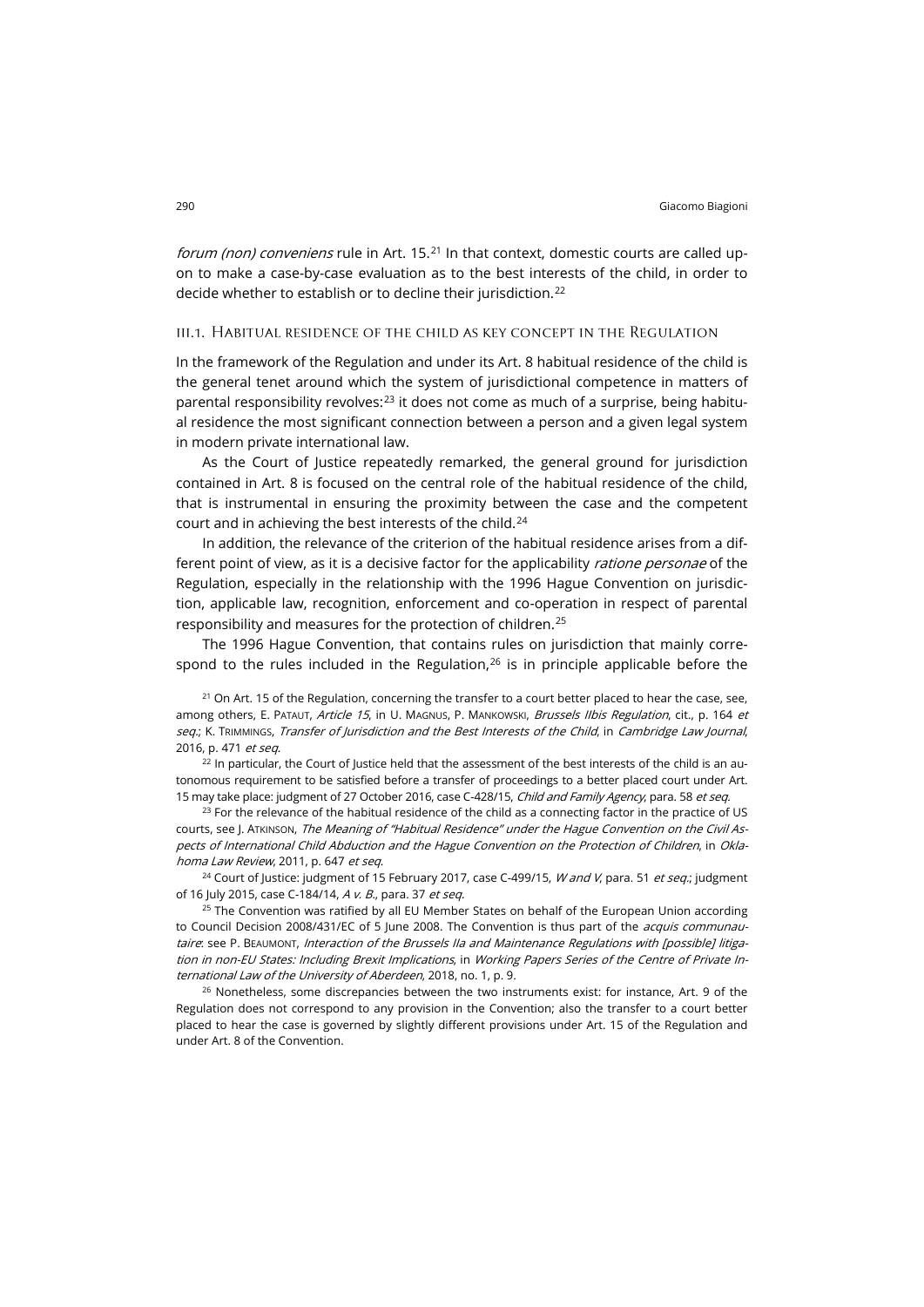courts of the Contracting States, without any geographical limitation.<sup>[27](#page-6-0)</sup> However, the Regulation will have priority over the Convention when a child is habitually resident in a Member State (except Denmark)<sup>[28](#page-6-1)</sup>, while the habitual residence of the child in a Contracting State (that is not an EU Member State) will lead to establish the jurisdiction of that State under the Convention. In addition, the 1996 Hague Convention can come into play even when the habitual residence of the child is located in a non-Member and non-Contracting State, but in that case a concurring application of the Regulation is possible, as the Court of Justice held in  $UD$ , when it suggested that the referring court could as-sume jurisdiction under the national rules referred to by Art. 14 of the Regulation.<sup>[29](#page-6-2)</sup>

### iii.2. The notion of habitual residence of the child

As it is clearly perceptible, the notion of habitual residence of the child is of the utmost importance in the functioning of Regulation 2201/2003. Consequently, the interpretation of the notion itself is crucial to the correct application of the Regulation.

Even though habitual residence is used as a connecting factor in several other instruments, many scholars support the view that the meaning of the concept and the relevant factors to be taken into account depend on the characteristics of the person it refers to. In particular, the determination of habitual residence would be a different process depending on the age of the person concerned.<sup>[30](#page-6-3)</sup> Such a view is also considered to be more consistent with the inherent need to protect fundamental rights, inso-far as it would allow a certain degree of flexibility<sup>[31](#page-6-4)</sup> and would comply with the re-

<span id="page-6-0"></span><sup>27</sup> See P. LAGARDE, Explanatory Report on the 1996 Hague Child Protection Convention, www.hcch.net, para. 17, p. 545. In a different vein, see M. ŽUPAN, Scope of Application, Definitions and Relations to Other Instruments, in C. HONORATI (ed), Jurisdiction in Matrimonial Matters, Parental Responsibility and International Abduction, Torino-Frankfurt am Main: Giappichelli-Peter Lang, 2017, p. 3 et seq., esp. p. 34.

<span id="page-6-1"></span> $28$  See Art. 61 of the Regulation, according to which it «shall apply: (a) where the child concerned has his or her habitual residence on the territory of a Member State». The provision is related to Art. 52 of the Convention: under Art. 52 the Contracting States may «conclude agreements which contain, in respect of children habitually resident in any of the States Parties to such agreements, provisions on matters governed by this Convention» (para. 2); the same applies to «uniform laws based on special ties of a regional or other nature between the States concerned» (para. 4). See, again, P. LAGARDE, Explanatory Report, cit., para. 172, p. 603.

<span id="page-6-2"></span> $^{29}$  In *UD* the Court of Justice held that national rules could apply to the situation of a child having his habitual residence in a third State, but did not even mention the 1996 Hague Convention, probably in the light of the fact that Bangladesh is not a Contracting Party to it. See, however, opinion of AG Saugmandsgaard Øe delivered on 20 September 2018, case C-393/18 PPU, para. 24. See also the document of the Council stating the General approach to the Commission Proposal COM(2016) 411, 15401/18, p. 17, fn. 14[, data.consilium.europa.eu.](http://data.consilium.europa.eu/doc/document/ST-15401-2018-INIT/en/pdf)

<span id="page-6-4"></span><span id="page-6-3"></span><sup>30</sup> See e.g. A. LIMANTE, *Establishing Habitual Residence of Adults under the Brussels IIa Regulation:* Best Practices from National Case-Law, in Journal of Private International Law, 2018, p. 160 et seq., esp. p. 163. Cf. also Court of Justice, judgment of 2 April 2009, case C-523/07, A, para. 36.

<sup>31</sup> Cf. K. LENAERTS, *The Best Interests of the Child*, cit., p. 1306.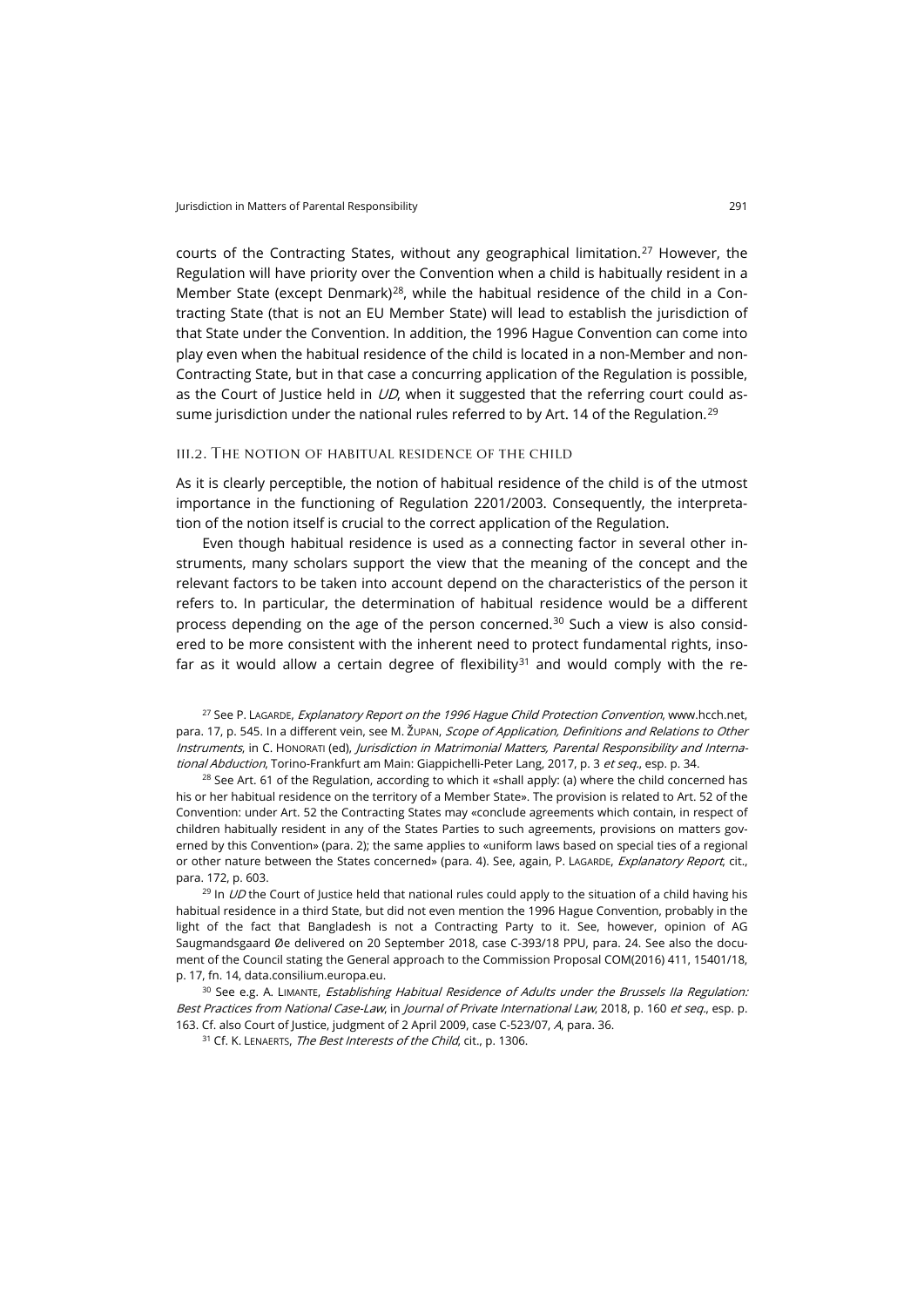quirement, implied in Art. 24 of the Charter, that the special condition of children be taken into consideration.[32](#page-7-0)

In the interpretation of Art. 8 of Regulation 2201/2003 the Court of Justice decided to preserve a degree of discretion and refused to frame a clear-cut definition, preferring to point to an all-encompassing evaluation. $33$  Accordingly, while some general statements are recapitulated in every judgment, the Court, acting in its ordinary case-by-case perspective, showed diverging approaches, based on various combinations of criteria and placing emphasis on different circumstances of each case, especially with regard to the position of very young children.

In A the Court of Justice clarified that the factors to be taken into account concerned the physical presence of the child, the non-temporary nature of his or her stay and a certain degree of integration in a social and family environment; a list of possibly rele-vant indicators was also added.<sup>[34](#page-7-2)</sup> Subsequently, in C the Court highlighted the necessity to strike an overall balance in presence of conflicting factors.<sup>[35](#page-7-3)</sup>

A partially different approach was followed in *Mercredi*.<sup>[36](#page-7-4)</sup> The Court had to deal with the case of a two months old child, whose habitual residence was to be assessed in the light of the fact that she was born in England and had been moved to the island of Réunion five days before the court was seised: having regard to the very young age of the child, it held that special importance had to be annexed to the situation of the mother, as the only person who exercised rights of custody, and to her reasons to move.

Even though habitual residence is seen by the Court as a connecting factor requir-ing the examination of a question of mere fact.<sup>[37](#page-7-5)</sup> in several ensuing cases it had to examine the situation of a child being physically present in only one State since his or her birth and the suggestions of domestic courts that this factual link could be discarded as a consequence of other factors. In this regard, the position of domestic courts can be traced back to the findings of the Court in *Mercredi*, where it was held that even an extraordinarily short stay could lead to establish habitual residence of the child if accompanied by the intention of the parent looking after him or her to move. In addition, domestic courts seem to place a far greater emphasis on the choice of the parents as to the habitual residence of the child.<sup>[38](#page-7-6)</sup>

<span id="page-7-2"></span><span id="page-7-1"></span><span id="page-7-0"></span><sup>32</sup> On the conflict between child welfare and paternalism and child autonomy through participation in Art. 24, cf. R. LAMONT, Article 24, cit., p. 678.

 $33$  As remarked by K. LENAERTS, The Best Interests of the Child, cit., p. 1306 et seq.

 $34$  A, cit., para. 38 et seq.

 $35$  Court of Justice, judgment of 9 October 2014, case C-376/14 PPU, C, para. 54 et seq.

<sup>36</sup> Court of Justice, judgment of 22 December 2010, case C-497/10 PPU, Mercredi, para. 52 et seq.

<span id="page-7-5"></span><span id="page-7-4"></span><span id="page-7-3"></span><sup>37</sup> The complexity of the notion is remarked by K. HILBIG-LUGANI, 'Habitual Residence' in European Family Law: the Diversity, Coherence and Transparency of a Challenging Notion, in K. BOELE-WOELKI, N. DETHLOFF, W. GEPHART (eds), Family Law and Culture in Europe, Cambridge: Intersentia, 2014, p. 249 et seq.

<span id="page-7-6"></span>38 See the national case-law cited in A. LIMANTĖ, I. KUNDA, *Jurisdiction in Parental Responsibility Mat*ters, in C. HONORATI (ed), Jurisdiction in Matrimonial Matters, cit., p. 78 et seq.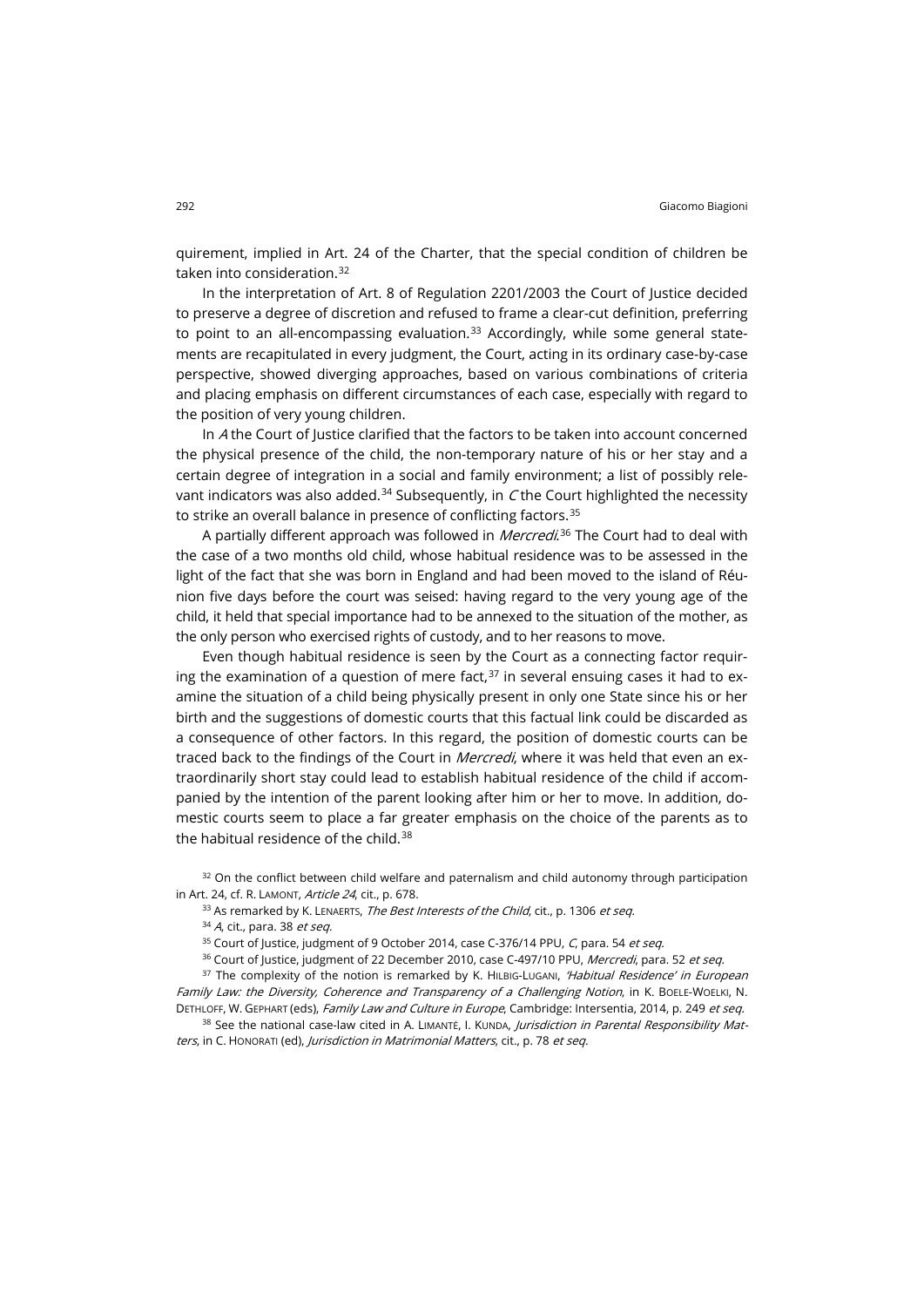The Court of Justice has thus far opposed those attempts, assuming that an over-estimation of intention as an element of habitual residence can impair legal certainty.<sup>[39](#page-8-0)</sup> In  $OL$  it clarified that the common intention of the parents as to the return of the child to the State of habitual residence of the parents themselves is not crucial, failing the physical presence of the child in that State:<sup>[40](#page-8-1)</sup> in  $HR$  the Court concluded that the intention of the mother to move to her Member State of origin with the child could not prevail over the close factual connections to another Member State, notwithstanding her cultural ties with the first State and her short stays there with her child.<sup>[41](#page-8-2)</sup>

The case examined in  $UD$  was exceptional in comparison to previous cases, as habitual residence of the child in Bangladesh was the alleged result of a decision by one of the parents, enforced by coercion. In that context, for the first time the referring court made an express mention of the protection of human rights as a factor capable to counterweigh the priority accorded to the principles of proximity and of legal certainty. Emphasising that habitual residence always requires physical presence of the child, the Court chose to follow the lead of its existing case-law.

It is now worth examining whether the conclusion reached by the Court is in accordance with the principles arising from the Charter and concerning the rights of the child.

### IV. At the crossroads between legal certainty and fundamental rights

At the outset, it must be noted that the case dealt with in  $UD$  provided the example of a possible violation of fundamental rights that could influence the functioning of private international law in a different manner from those envisaged thus far by scholars.

On one hand, the referring court did not question the compatibility of the ground of jurisdiction in itself with the protection of the rights of the child (or of the mother), as it would happen, for instance, with a discriminatory ground of jurisdiction, like the habit-ual residence of the mother or of the father.<sup>[42](#page-8-3)</sup> As earlier mentioned, the use of habitual residence of the child as a general ground of jurisdiction in matters of parental responsibility aims at ensuring the compliance with the best interests of the child. The notion of habitual residence is in itself flexible enough to allow domestic courts to take into account the circumstances of each case, provided that an actual connection between the child and the territory of the Member State exists. For that reason, it cannot be said to contradict in itself the principles underlying the protection of the child.

<span id="page-8-0"></span><sup>39</sup> On the principle of legal certainty in the EU judicial cooperation in civil matters, cf. C. OTERO GARCÍA-CASTRILLÓN, Legal Certainty and Predictability in the EUPILLAR Project's Regulations: An Assessment, in P. BEAUMONT, M. DANOV, K. TRIMMINGS, B. YÜKSEL (eds), Cross-Border Litigation in Europe, Cambridge: Hart Publishing, 2017, p. 213 et seq.

 $40$  Court of Justice, judgment of 8 June 2017, case C-111/17 PPU, OL, para. 47 et seq.

<sup>41</sup> Court of Justice, judgment of 28 June 2018, case C-512/17, HR, para. 47 et seq.

<span id="page-8-3"></span><span id="page-8-2"></span><span id="page-8-1"></span> $42$  For a criticism of the judgment in *Mercredi*, as disguising an application of the forum of habitual residence of the mother, see A. Borrás, Article 8, cit., p. 114 et seg.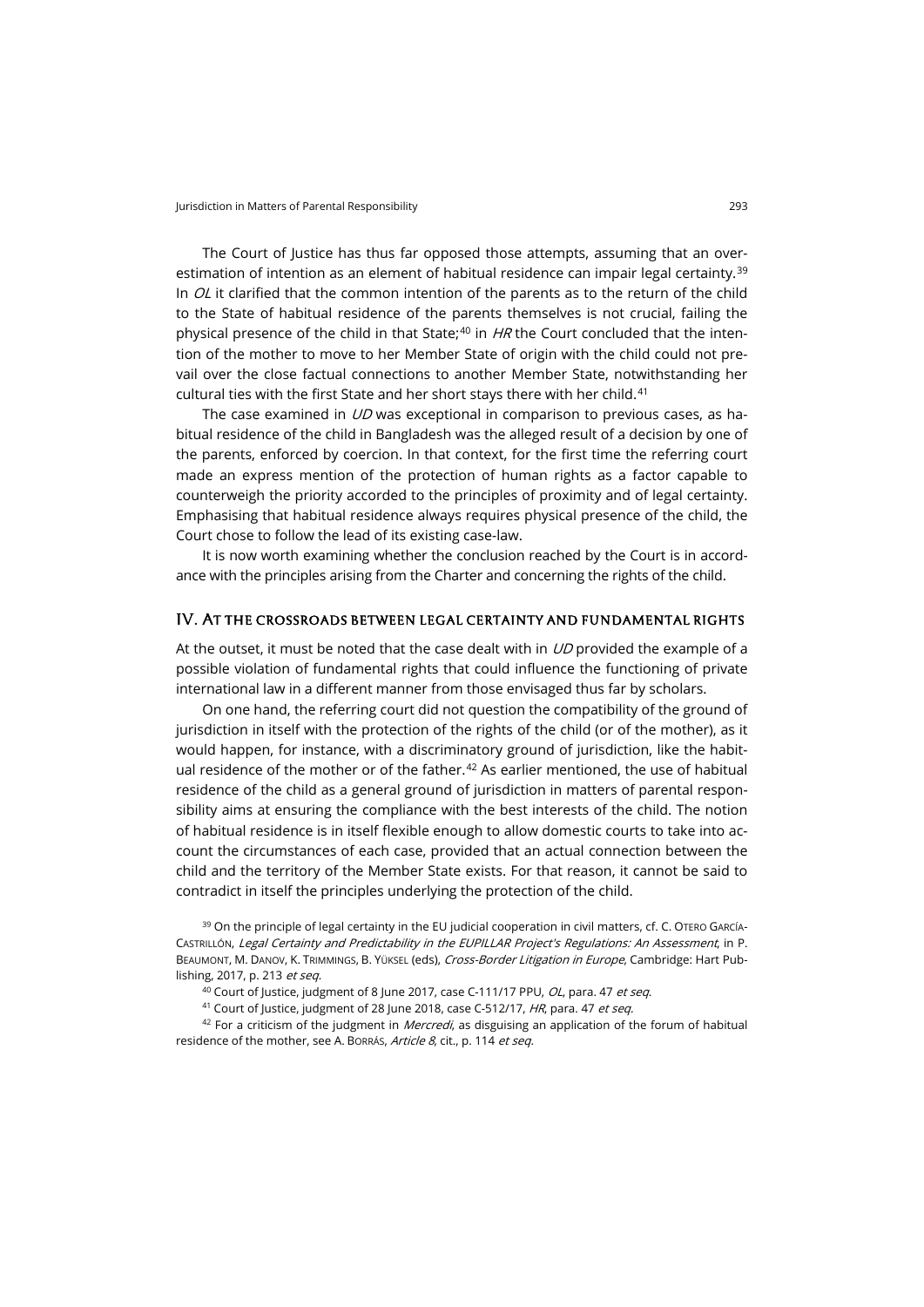On the other hand, it was not even submitted that the application of the rules contained in Regulation 2201/2003 could result in a complete lack of jurisdiction by the Member State concerned. The Court of Justice clearly remarked that under Art. 14 of the Regulation and availing itself of the so-called "residual jurisdiction" the referring court could be able to assume jurisdiction. In fact, Regulation 2201/2003, while not providing, unlike more recent EU Regulations in family matters, for a forum of necessi- $tv<sub>1</sub><sup>43</sup>$  $tv<sub>1</sub><sup>43</sup>$  $tv<sub>1</sub><sup>43</sup>$  allows domestic courts to make use of national rules on jurisdictional competence when no court of a Member State would be otherwise competent. The application of those rules, ensuring the access of the claimant to English courts, could in itself have prevented a situation of denial of justice in the European judicial area and the related violation of the right of the claimant to a fair trial.

Instead, the preliminary question in  $UD$  clearly called for a broad interpretation of the notion itself of "habitual residence", stressing the exceptional circumstances that led to the establishment of that connection in the instant case. The Court refused to take those facts into account, also mentioning that they had not yet been proven in domestic proceedings; in any event, it held that the above described circumstances could not allow it to stretch the notion of habitual residence so far as to include a place where the child had never been physically present, since such a broad interpretation was not required by the principle of the best interests of the child.

Such a reasoning shows the attitude of the Court of Justice towards the use of principles relating to fundamental rights in the interpretation of rules on jurisdictional competence (even though it is possible to draw more general conclusions concerning the entire domain of judicial cooperation in civil matters). On the one hand, when the existing rules contain an express reference to the protection of fundamental rights as a condition for the exercise of jurisdiction, the Court is certainly ready to give adequate weight to such an evaluation.<sup>[44](#page-9-1)</sup> On the other hand, failing that condition, the Court of Justice, though accepting that some provisions may embody human rights considerations, is quite reluctant to depart from the literal interpretation in order to pursue an enhanced protection of fundamental rights, at least when the same objective can be fulfilled through other means.

That approach can easily be explained as a sign of deference towards the legislator's choices as to the instruments for the implementation of that protection. It also implies a certain deference towards the techniques of private international law, as capable of contributing to the achievement of the same objective: in this regard, the interpretation of EU instruments concerning judicial cooperation in civil matters in conformity

<span id="page-9-0"></span><sup>43</sup> On the usefulness of such a provision in Regulation 2201/2003 see E. PATAUT, The External Dimension of Private International Family Law, in M. CREMONA, H.-W. MICKLITZ (eds), Private Law in the External Relations of the EU, Oxford: OUP, 2016, p. 108 et seq.

<span id="page-9-1"></span><sup>44</sup> See C. HONORATI, A. LIMANTĖ, Transfer of Proceedings, in C. HONORATI (ed.), Jurisdiction in Matrimonial Matters, cit., p. 199 et seq.